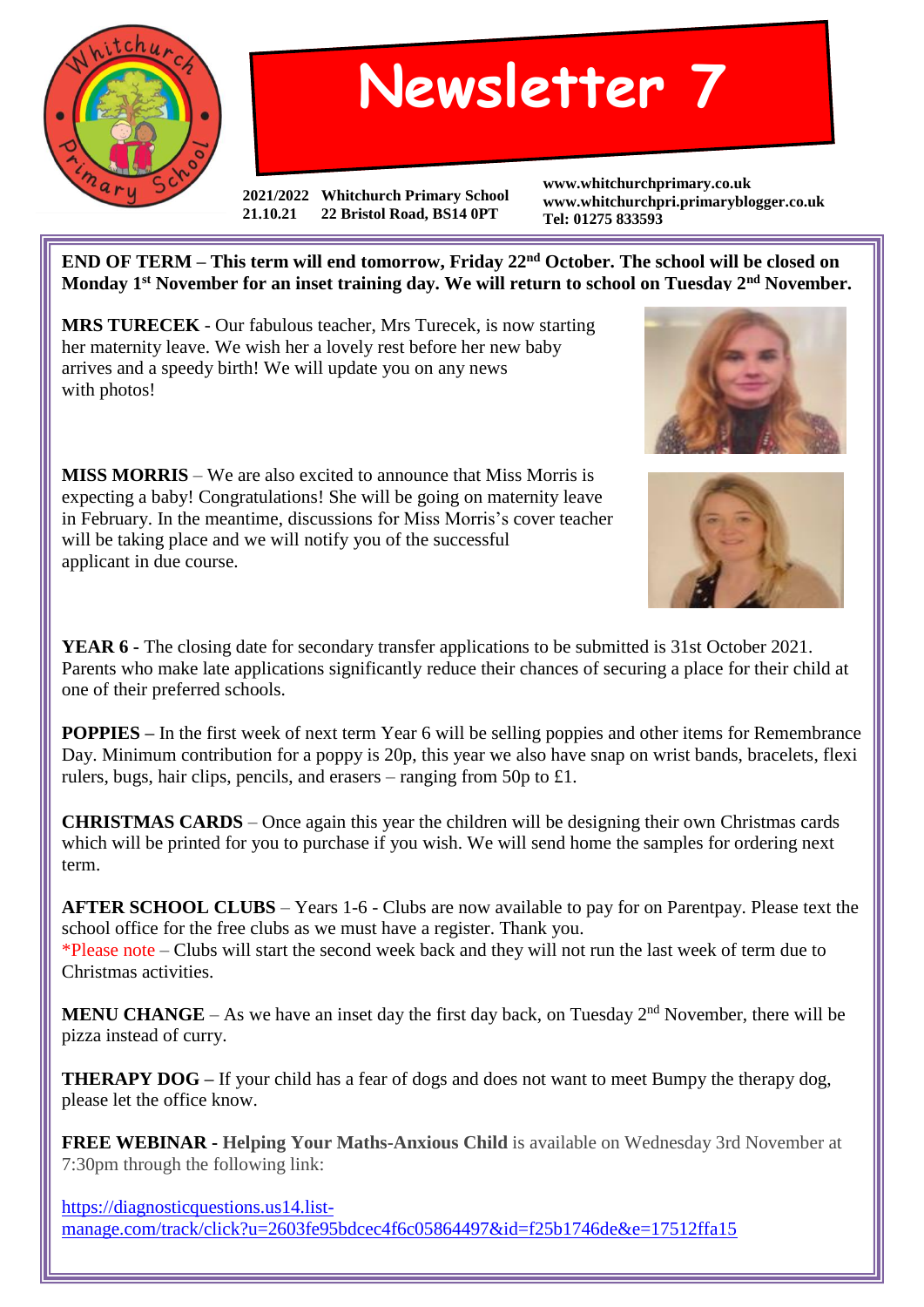**SQUID GAME -** Please can we ask that you do not allow your children to watch this Netflix show. From overhearing conversations, many of the children have seen it (and from the nature of the conversations we are sure they have). Rated 15, the show has scenes not appropriate for primary school children, and other children have been frightened by talk of it.

Please be aware it is possible to put pin locks on Netflix accounts, and set ones up for children only. Thank you.

**OPEN DAYS FOR RECEPTION 2022** – Our open days for the new Reception intake next year are:

9 th November 2021 – 2pm 3 rd December 2021 – 9.30am

\*We have added a new later appointment for those that work full time  $-2<sup>nd</sup>$  December at 5.30pm

**OPERATION CHRISTMAS CHILD –** As in previous years we would like to take part in Operation Christmas Child. This involves filling and wrapping a shoebox to send as a Christmas present to needy children in other countries. It may be the only Christmas present the children will receive, some may be very ill or live in war torn countries.

We are able to provide pre-printed labels and boxes this year which are 40p each and available from the school office. Please help us to achieve a target of 60 shoe boxes.



Boxes will need to be in school by **Monday 8th November**. For details of what to include etc please go to the charity website: [https://www.samaritans-purse.org.uk/what-we-do/operation-christmas-child/what-goes](https://www.samaritans-purse.org.uk/what-we-do/operation-christmas-child/what-goes-in-my-shoebox/)[in-my-shoebox/](https://www.samaritans-purse.org.uk/what-we-do/operation-christmas-child/what-goes-in-my-shoebox/)

## **DUE TO CUSTOMS REGULATIONS TOOTHPASTE, SWEETS, LOTIONS AND LIQUIDS ARE NO LONGER ALLOWED.**

**PTA NEWS** - Thanks to everyone that supported our spooky disco. The children looked amazing and we hope they all had a great time. We raised £322 which is amazing! Thank you to the staff who helped out.

Our next event is bingo night (adults only). We will have a licensed bar and snacks available to buy. We have some great prizes including a £20 Yeoman voucher, £10 Caffe Rossa voucher, chocolates, wine, a home hamper and musical box. Thanks to all the local businesses who have donated - MG Estate Agents, Stephen Maggs Estate Agents, The Yeoman, The Music Box, Hunters Estate Agents and Caffe Rossa. We wouldn't make as much money for the school without these donations. Tickets will be available after half term.